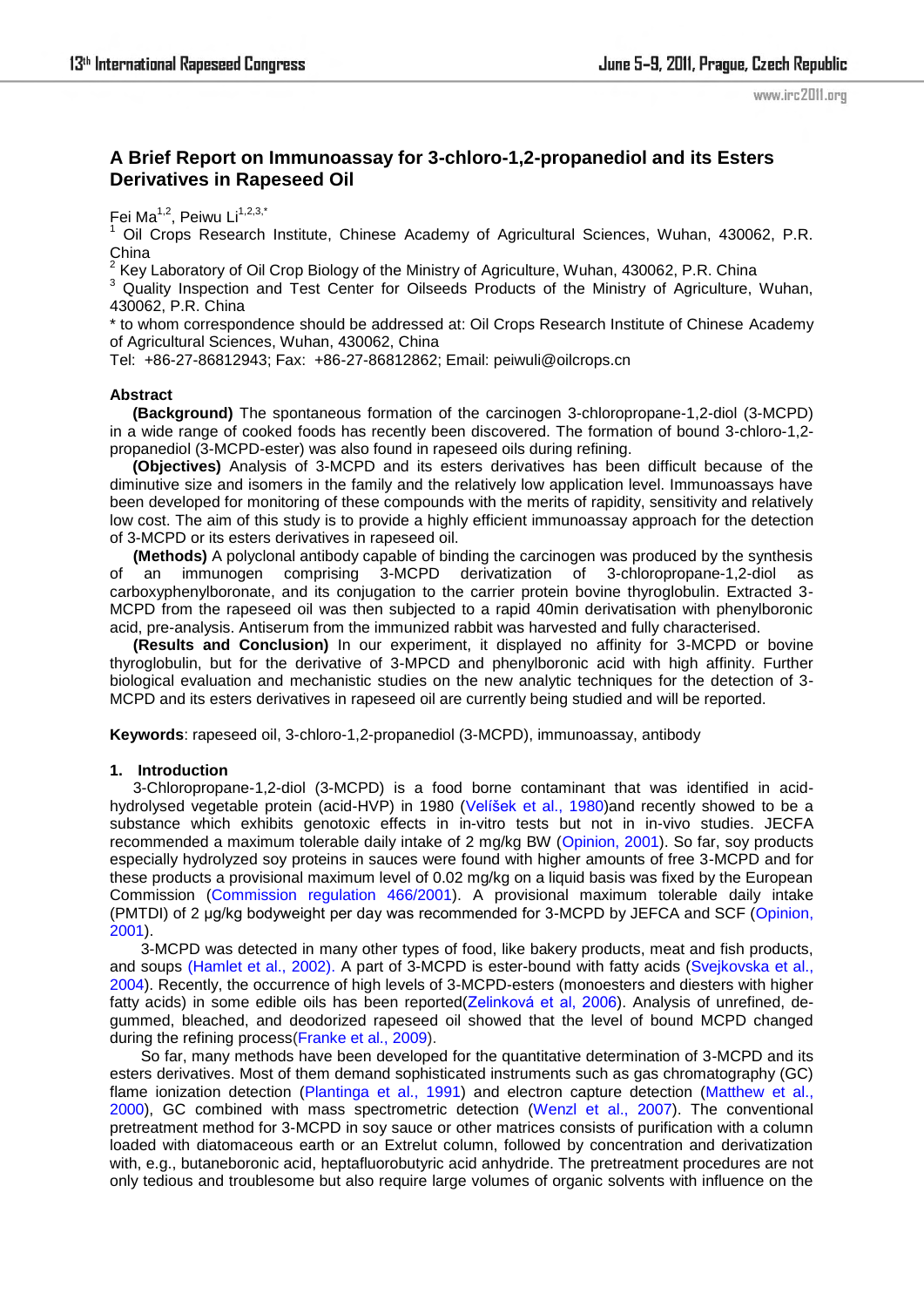detection limit of trace analysis. However, the high demand for skillful operators and the narrow dynamic detection limits its wide application.

Owing to the complexity of existing methods, the development of a low-cost, simpler immunoassay is strongly needed(Li et al., 2009). A major reason for this is the lack of strong epitope groups in the 3-MCPD molecule. Besides, direct conjugation of 3-MCPD to a carrier protein may result in low efficiency and even cause further loss of the limited antigenic epitopes. To address such an issue, we propose a unique strategy to synthesize a complete antigen for 3-MCPD by using 4 carboxyphenylboronic acid as the hapten instead of 3-MCPD itself. By using the above approaches, we successfully obtained antibodies with satisfactory affinity and specificity towards the derivative of 3- MCPD and phenylboronic acid.

#### **2. Materials and methods**

#### **2.1. Chemicals and instruments**

The 3-MCPD standard, 4-carboxyphenylboronic acid and chemicals for hapten synthesis were obtained from Aladdin Chemical Co., Ltd. (Shanghai, China) or Sinopharm Chemical Regent Co., Ltd. (Shanghai, China). Biochemicals of Goat anti-mouse IgG-HRP, BSA, culture elements were purchased from Sigma-Aldrich (USA). The ELISA was carried out in 96-well polystyrene microplates (Costar, USA) and red by a SpectraMax M2e microplate reader (Molecular Devices, USA).

### **2.2. Preparation of the complete antigen**

Synthesis of hapten was carried out and illustrated in Fig. 1. 4-carboxyphenylboronic acid (112 mg, 0.68 mmol) and 3-MCPD (75 mg, 0.68 mmol) were dissolved in  $4mL$  actone/ $H<sub>2</sub>O$  (19:1). The reaction mixture was stirred at 90°C for 30 min. The reactant was evaporated to dryness under reduced pressure to obtain the product as light yellow solid in nearly quantitative yield. The NHS (14 mg, 0.06 mmol) was added to the solution of hapten (9.6 mg, 0.04 mmol) in 0.8mL of dry DMF, then the mixture reacted for 1 h. The DCC (20 mg, 0.08 mmol) in 0.2mL of

DMF was added dropwise to the aforementioned hapten/NHS solution. After the reaction mixture was stirred overnight at room temperature, the precipitate was removed by centrifugation. The 20 mg of BSA and OVA were dissolved in 10mL of PBS (pH 8), respectively. Aliquots of the activated hapten solution were separately added dropwise to the two protein solutions. The mixture was stirred for 30 min at room temperature, then overnight at  $4^{\circ}$ C, then dialyzed against PBS over 72 h at  $4^{\circ}$ C and stored in aliquots at -20°C.



**Figure 1 Synthetic schemes for the compound 1, 2 and immunogen of 3-MPCD** 

#### **2.3. Production of the antibodies**

The mice were immunized with the above hapten–BSA conjugate. One week after the last injection, the mice were eye-bled, the antihapten antibody titers of the sera were tested by indirect ELISA and the analyte recognition properties were examined by competitive indirect ELISA according to the description of Zhang's(Zhang et al., 2007).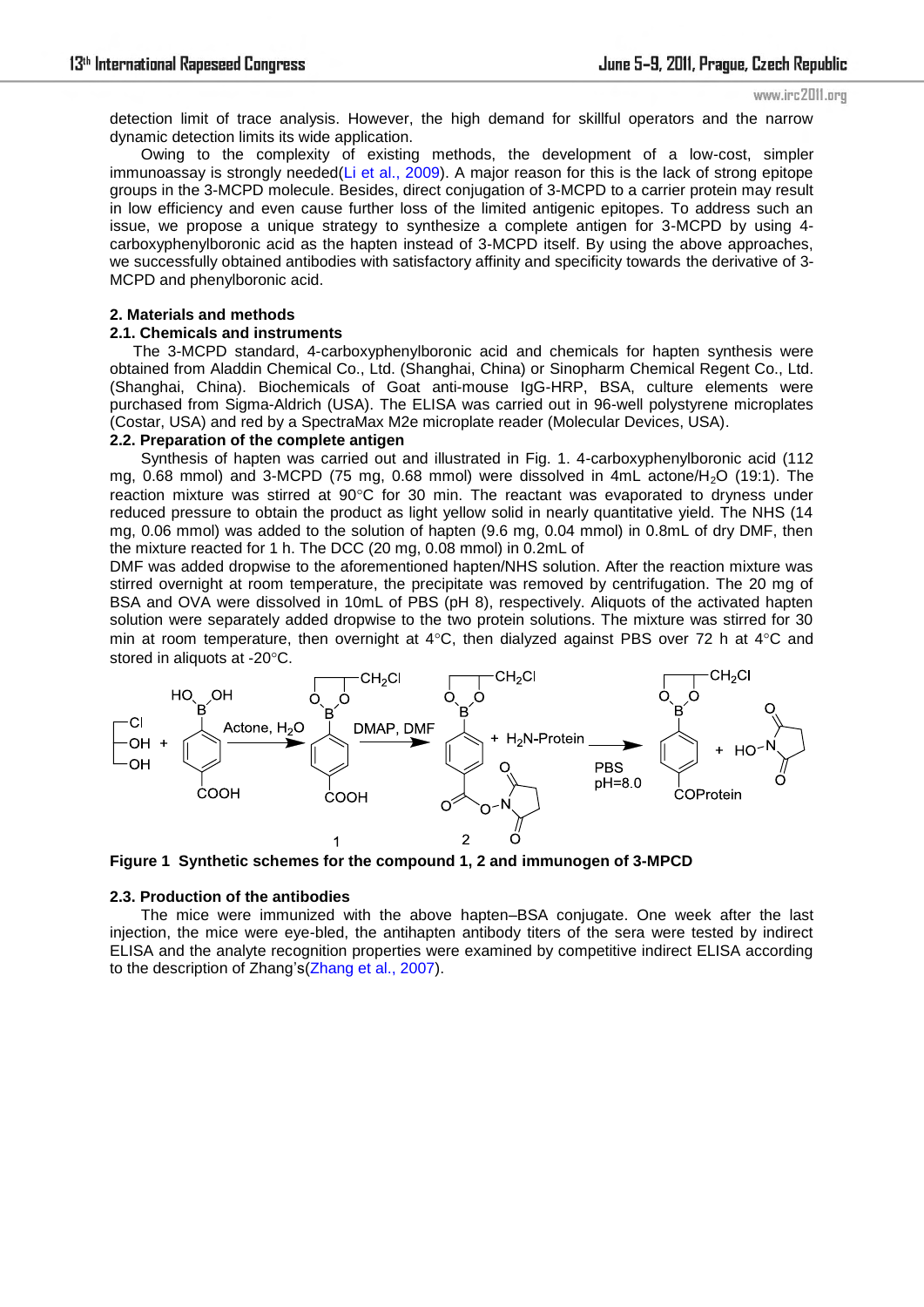### **3. Results**

## **Characterization of polyclonal antibodies**

Specificity of mAb were tested and both of them shown little or no cross-reactivity (0.0-27.1%) with other tested compounds and their derivatives.

### **Table 1 Cross-reactivity of the antibody with acrylamide and structural analogues**

| Analyte                        | Structure                                                                                                     | Cross-reactivity (%) |
|--------------------------------|---------------------------------------------------------------------------------------------------------------|----------------------|
| 3-MPCD                         | $\mathsf{C}$<br>`OH<br>OН                                                                                     | 0.0                  |
| β-Chlorolactic acid,           | CI<br>Юí<br>OH                                                                                                | < 0.01               |
| 4-carboxyphenylboronic<br>acid | HO<br>COOH<br>B<br>но́<br>.CI                                                                                 | 7.1                  |
| Compound 1                     | O<br>COOH<br>в                                                                                                | 100                  |
| Compound 2                     | $\overset{\mathsf{O}}{\mathsf{Co}}\overset{\mathsf{P}}{\mathsf{O}}\overset{\mathsf{P}}{\mathsf{O}}$<br>Ο<br>В | 55.4                 |

### **4. Conclusion**

In our experiment, it displayed no affinity for 3-MCPD or bovine thyroglobulin, but for the derivative of 3-MPCD and phenylboronic acid with high affinity. Further biological evaluation and mechanistic studies on the new analytic techniques for the detection of 3-MCPD and its esters derivatives in rapeseed oil are currently being studied and will be reported.

### **Acknowledgements**

This work was supported by the earmarked fund for Modern Agro-industry Technology Research System of Rapeseed in China (nycytx-005), the Project of National Science & Technology Pillar Plan (2010BAD01B07, 2011BAD02D02) and Special Foundation of President of the Chinese Agricultural Academy of Sciences.

### **References**

Commission regulation (EC) No 466/2001 of 8 March 2001 setting maximum levels for certain contaminants in foodstuffs. Official Journal of the European Communities, 44(L 77), 1-13.

Franke, K., Strijowski U., Fleck G., et al. Influence of chemical refining process and oil type on bound 3-chloro-1, 2-propanediol contents in palm oil and rapeseed oil. LWT-Food Science and Technology. 2009, 42, 1751-1754.

Hamlet, C. G.; Sadd, P. A., Crews, C., et al. Occurrence of 3-chloro-propane-1,2-diol (3-MCPD) and related compounds in foods: A review. Food Additives Contaminants. 2002, 19, 619–631.

Li P. W., Zhang Q., Zhang W. Immunoassays for aflatoxins. TrAC Trends in Analytical Chemistry, 2009, 28, 1115-1126.

Matthew B. M., Anastasio C. Determination of halogenated mono-alcohols and diols in water by gas chromatography with electron-capture detection. Journal of Chromatogrphy A. 2000, 866, 65-77.

Opinion of the Scientific Committee on Food on 3-monochloro-propane-1,2-diol (3-MCPD) updating the SCF opinion of 1994. (2001). European Commission: Health & Consumer Protection Directorate General, Bruxelles.

Plantinga, W. J., Vantoorn W. G., Vanderstrgen G. H. D. Determination of 3-chloropropane-1,2-diol in liquid hydrolysed vegetable proteins by capillary gas chromatography with flame ionization detection. Journal of Chromatogrphy. 1991, 555, 311-314.

Svejkovska, B.; Novotny, O., Divinova, V., et al. Esters of 3-chloropropane-1,2-diol in foodstuffs. Czech Journal. Food Science. 2004, 22, 190–196.